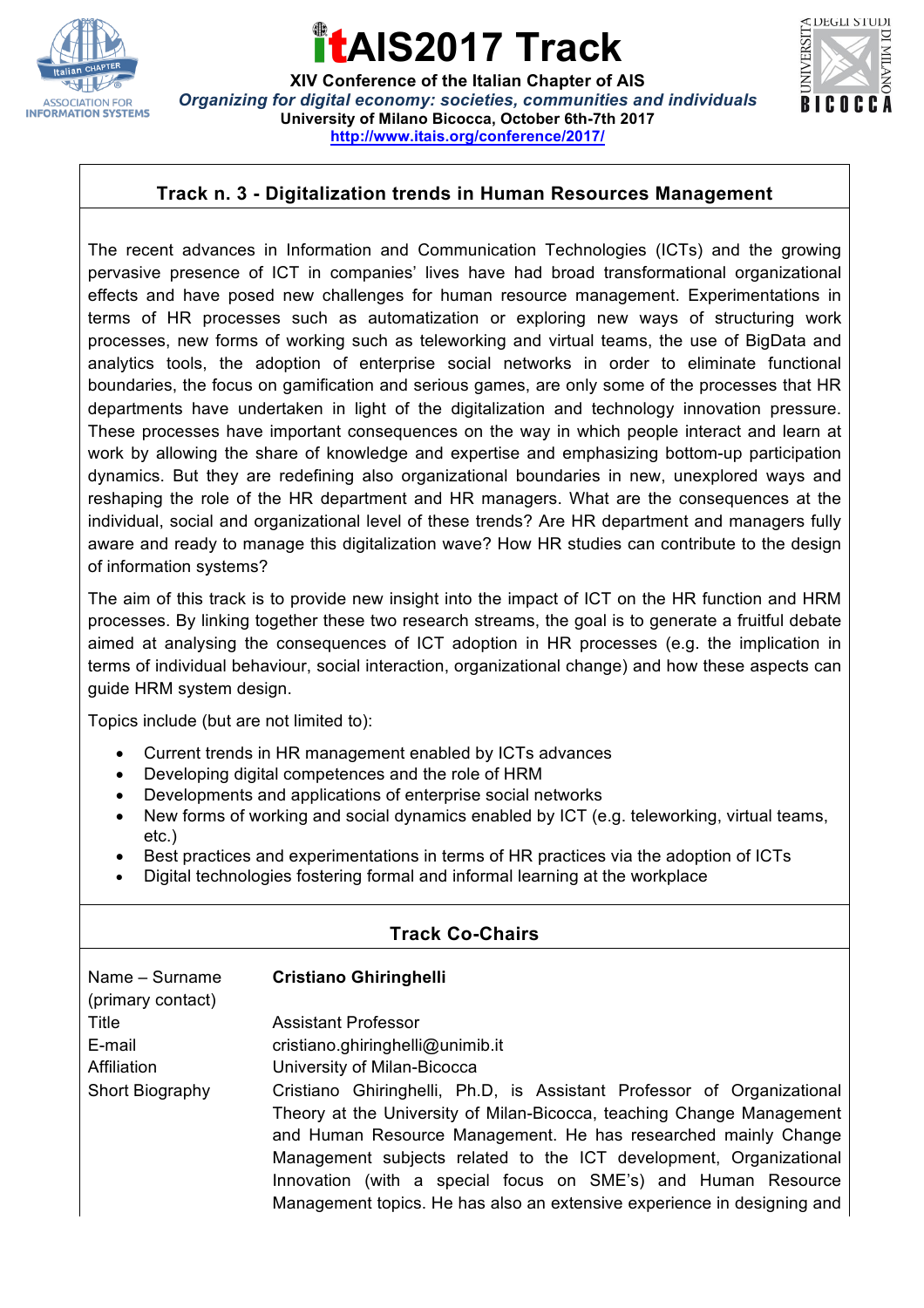

## **AIS2017 Track**



**XIV Conference of the Italian Chapter of AIS** *Organizing for digital economy: societies, communities and individuals* **University of Milano Bicocca, October 6th-7th 2017 http://www.itais.org/conference/2017/**

> carrying out Change Management projects. He's member of the Cranfield Network on International Human Resource Management (Cranet) www.cranet.org.

| Name – Surname  |
|-----------------|
| Title           |
| E-mail          |
| Affiliation     |
| Short Biography |

Luca Solari Full Professor luca.solari@unimi.it

University of Milan

**Jessie Pallud** Full Professor

jessie.pallud@em-strasbourg.eu

Luca Solari, Ph.D., is Professor of Organization Theory and Human resource management at the University of Milan where he has taught since 2001. His academic work comprises strategy, organizational design issues, and human resource management strategies and practices, with a vast array of previous research and intervention experiences in different industries ranging from service to manufacturing. He has published extensively in Italian and English, and possesses a vast global network both in research and in the HR profession. He is a Member of different academic and professional associations (Academy of Management, European Human Resource Forum, Society for Human Resource Management, AIDEA, etc.) and he acts as reviewer for different journals, including Human Resource Management.

| Name - Surname         |
|------------------------|
| Title                  |
| E-mail                 |
| Affiliation            |
| <b>Short Biography</b> |

**EM Strasbourg Business School** Jessie Pallud, PhD, is Full Professor of Management Information Systems at EM Strasbourg Business School in France. She received her dual Ph.D. in Management and Computer Information Systems from Paris Dauphine University and Georgia State University. Her research focuses on the consequences of IT implementation in the workplace at the individual, social and organizational levels. She is also interested by IT-related behaviors, such as user reactions and emotions linked to IT adoption and IT usage. For instance, she has done research on enterprise social networks and collaborative technologies to understand the influence of these technologies on work practices. She has published in the European Journal of Information Systems, Journal of Management Information Systems and Information and Management.

Name – Surname **Wolfgang Mayrhofer**

Title **Full Professor** 

E-mail wolfgang.mayrhofer@wu.ac.at

Affiliation University of Economics and Business

Short Biography Wolfgang Mayrhofer is Full Professor and head of the Interdisciplinary Institute of Management and Organisational Behaviour, Department of Management, WU (Vienna University of Economics and Business), Austria. He conducts research in comparative international human resource management and leadership, work careers, and systems theory and